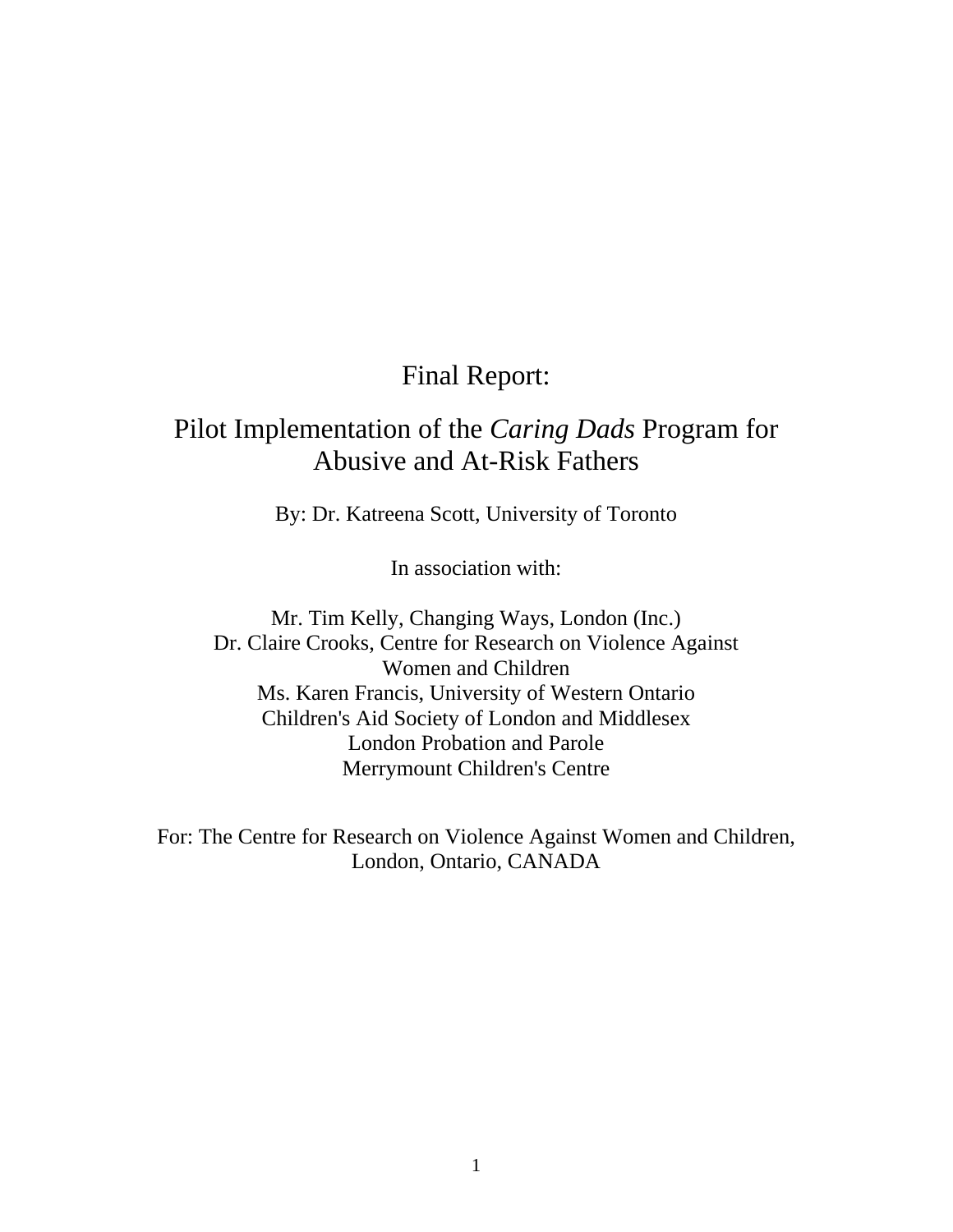## **Final Report: Pilot Implementation of the** *Caring Dads* **Program for Abusive and At-Risk Fathers**

#### **Katreena Scott, Ph.D.**

Child maltreatment is a major societal problem in Canada and a clear risk-factor for the developmental of psychological and emotional disorders. According to the Canadian Incidence Study of Reported Child Abuse and Neglect, approximately 20 in every 1000 children come to the attention of child protective services each year (Trocme et al., 2001). Prevalence rates based on retrospective community surveys also reveal high rates of maltreatment; approximately 10% to 25% of adults report physical abuse experiences (MacMillan et al., 1997; Straus & Gelles, 1986) and about one in four women and one in eight men report being sexually abused as children or adolescents (World Health Organization Consultation on Child Abuse Prevention 1999).

Child maltreatment is a potent risk factor for the development of behavioural and social difficulties in both childhood and adulthood. Children who grow up in abusive families are significantly more likely to be diagnosed with disorders such as conduct disorder, depression and anxiety disorder (Wekerle & Wolfe, 2002). They are also particularly likely to be aggressive, leading to significant difficulties in peer relationships (Wekerle & Wolfe, 2002). Early developmental disruption in maltreated children often compounds over time, resulting in elevated risk for a number of adjustment problems in adulthood. For example, Stouthammer-Loeber, Loeber, Homish and Wei (2001) found that the risk of court contact was double for individuals who had been abused or neglected as compared to those who had not. Widom (1999) reports that lifetime risk of PTSD is more than one and half times greater for maltreated children compared to demographically matched controls.

Fathers are responsible for a significant portion of child abuse and neglect. In Canadian two-parent families, fathers are alleged perpetrators in an estimated 71% of the physical abuse cases and 69% of the cases involving emotional maltreatment. In sexual abuse cases, fathers or stepfathers are about three and a half times as likely to be investigated as mothers and stepmothers (24% versus 7%), regardless of the family composition (Trocme, 2001). Despite the high number of fathers involved in child abuse and neglect, research and clinical attention has tended to focus on abusive mothers (Phares, 1996) - fathers are not typically included in child abuse intervention or prevention efforts (Featherstone, 2001; Martin, 1984; Sternberg, 1997).

The current study addressed the lack of appropriate parenting interventions for abusive fathers through the creation and examination of *Caring Dads*: *Helping fathers value their children,* a 15-week intervention program for abusive and at-risk fathers. This pilot program has a service and a research component and will be the basis for sustained efforts to develop optimal programming in this area.

## **Current interventions for abusive parents: Why not send fathers to existing programs?**

Many communities have services available for supporting parents, and have developed prevention and intervention programs specifically for high-risk and maltreating mothers (Wang & Daro, 1998). Given this, why should intervention programs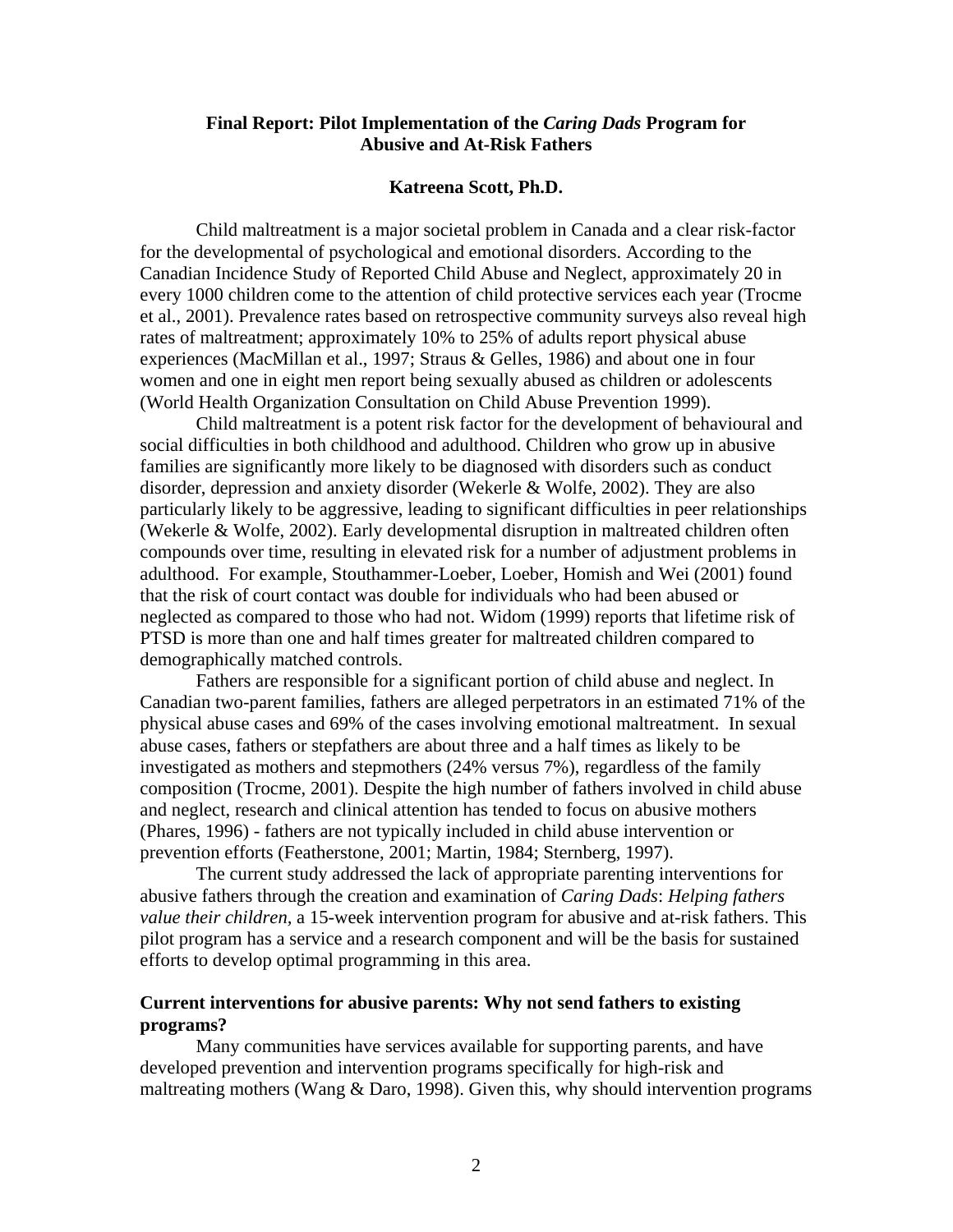be developed specifically for fathers? The development of *Caring Dads* is predicated on the theory that existing programs do not adequately address the needs of abusive fathers for a number of important reasons. Three of these are the mismatch of intervention goals and fathers' needs, the need for attention to the familial context of father-perpetrated child abuse, and an appreciation of the context of intervention for this population.

One of the mainstays of intervention for child abuse is parent training. Parenting interventions are typically informed by social learning and cognitive-behavioural theories, and as such, focus largely on behavior management techniques, such as reinforcement, appropriate punishment and anger management strategies (e.g. Mathews, Matter, & Montgomery, 1997). Philosophically, we have argued that behaviour management and stress reduction skills are not primary risk factors for maltreating fathers (Scott & Crooks, in press). Rather, abusive fathers' lack of recognition and prioritization of children's needs for love, respect, and autonomy are paramount. Maltreating fathers often speak of conflicts with their children as power battles and tend to feel that they deserve unconditional love and respect, and unquestioning compliance (Francis, Scott, Crooks & Kelly, 2002). Due to this sense of entitlement and associated abuse-supporting attitudes, programs focused on managing stress or developing fathers' parenting skills are not likely to lead to reductions in child abuse or neglect. Instead, fathers need interventions that can directly address and counter attitudes that support their use of abusive control and develop their capacity to appreciate their children's emotional and physical needs. It is only *after* such intervention that men may benefit from learning parenting skills for more effective child management or from broad-based parental support.

A second reason to develop intervention programs specifically for abusive and atrisk fathers derives from a consideration of the familial context of father-perpetrated abuse. Physical child abuse and domestic violence have a startlingly high rate of cooccurrence with estimates of the overlap in the range of 30-60% (Appel & Holden, 1998; Edleson, 1999; Jouriles & Norwood, 1995; Ross, 1996). That is, in families where either child maltreatment or women abuse is occurring, one will often find that the other form of violence is also being perpetrated. In addition to the co-occurrence of physical abuse, men abusive toward their spouses often use a variety of tactics that are emotionally harmful to their children (Bancroft & Silverman, 2002). In most group-based parenting programs, there is an implicit assumption that the parents have a non-abusive relationship. In cases where adult relationships seem problematic, the group leader might offer to make a referral to marital counseling or may address difficulties in group by focusing on the need for consistency between parents in the application of child management strategies. Such interventions are not sufficient or appropriate in a family where fathers are abusive towards both their spouse and children. Rather, it is critical that a significant part of intervention with maltreating fathers be devoted to men's relationships with, and potentially abusive behaviors towards, their children's mothers (Salzinger, Feldman, Ng-Mak, Mojica, Stockhammer & Rosario, 2002).

Finally, in developing programs for abusive and at-risk fathers it is important to consider the social context of this form of intervention. Many of the abusive and at-risk fathers most in need of intervention are already involved in legal actions. Some fathers have separated from the mother of their children and are pursuing, or hoping for, changes in child custody or access arrangements. Other men are being monitored by child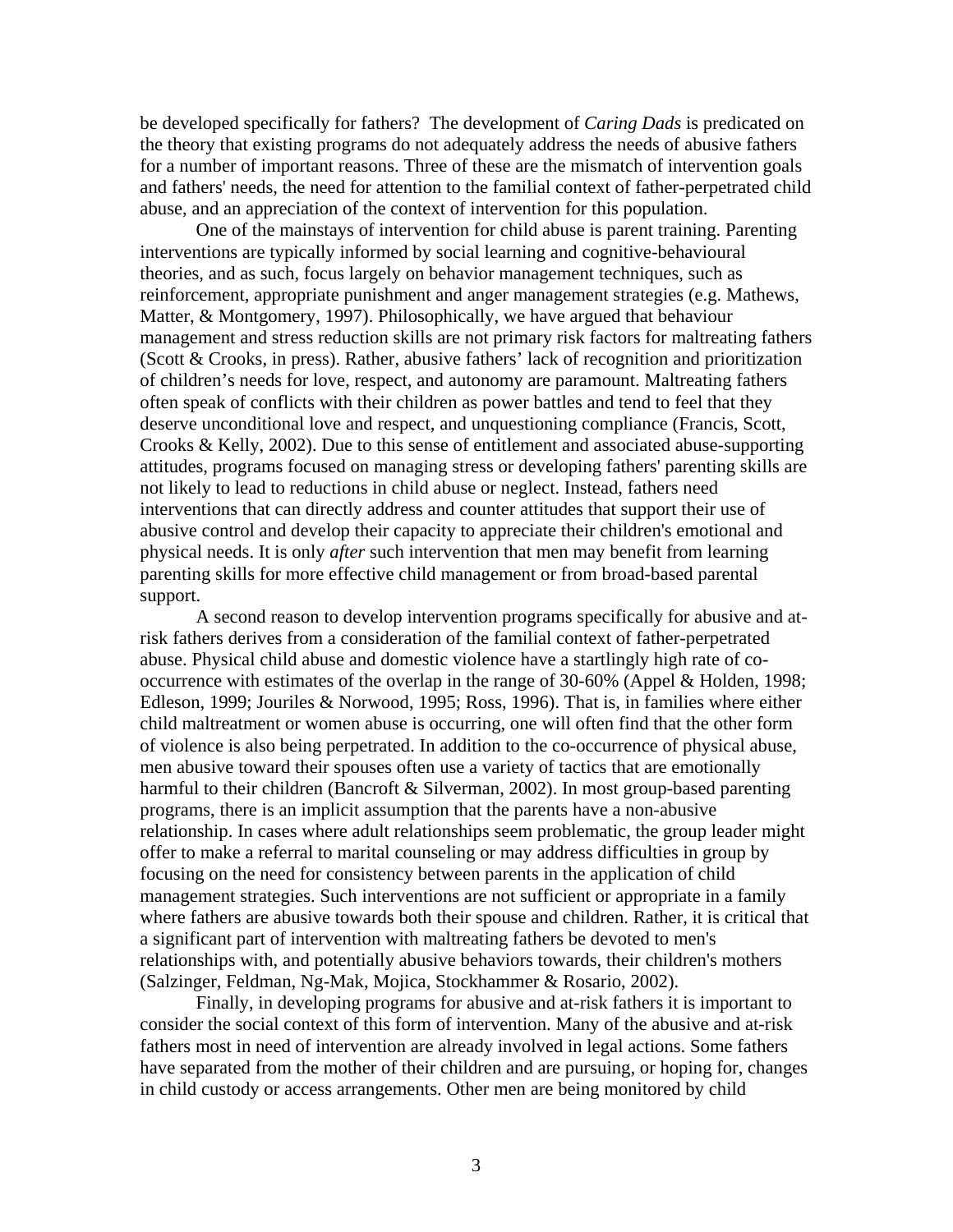protective services, or have their children in protective custody. In this context, an identified concern is that fathers may use their program attendance to try to gain greater custody of, or access to, their children. For example, men may attempt to intimidate or manipulate children's mothers into changing access through threats of court action or other demands. They may also use intervention to try to gain advantage with their children by telling them that their father, but not their mother, is trying to improve the family's situation. Even if fathers do not engage in these behaviours, it is concerning that having undertaken treatment may reflect well on men involved in child welfare or custody proceedings, regardless of individual change. Given this complicated social and legal context, it is essential that treatment programs for abusive fathers be well integrated in the legal and child protective services in the community. Though such integration, policies can be developed so that fathers can be challenged to develop healthier relationships with their children without compromising child safety.

## *Caring Dads* **program description**

The *Caring Dads: Helping fathers value their children* program (Scott, Francis, Crooks & Kelly, 2001) was developed to specifically target the needs of abusive and atrisk fathers. This 15-week group intervention aims to increase men's awareness of the impact of coercive, shaming and under-involved behaviour on children, enhance fathers' motivation to change, reduce attitudes and perceptions that support maltreatment of children, and improve father-child relationships. It was also designed to reduce men's involvement in child-focused marital conflict and increase fathers' cooperation and problem solving around childcare issues. *Caring Dads* uses motivational interviewing, cognitive-behavioural and psycho-educational techniques to meet these goals.

In recognition of the societal context of father-perpetrated child maltreatment, the *Caring Dads* program was developed with input from individuals in the fields of child protection, custody and access, batterer intervention, research on violence against women, as well as from professionals working with distressed families in community treatment settings. Moreover, groups are run with the support of a multi-disciplinary Advisory Committee of members from community agencies, specifically the London Family Court Clinic, the Centre for Research on Violence Against Women and Children, Probation and Parole Services, Changing Ways, the London and Middlesex Children's Aid Society and Merrymount Children's Centre.

#### **Issues in the Evaluation of Program Effectiveness**

 Presently, the *Caring Dads* program is in its pilot stage. At this point, there are a number of important issues to consider regarding program evaluation. The committee on the assessment of family violence interventions (Chalk & King, 1998) suggested that in order to be evaluated, a program:

- must be mature enough to warrant evaluation;
- must be different enough from existing services that its critical components can be evaluated;
- should have appropriate data accessible in service records;
- should ensure that satisfactory measures should exist to assess service processes and client outcomes and;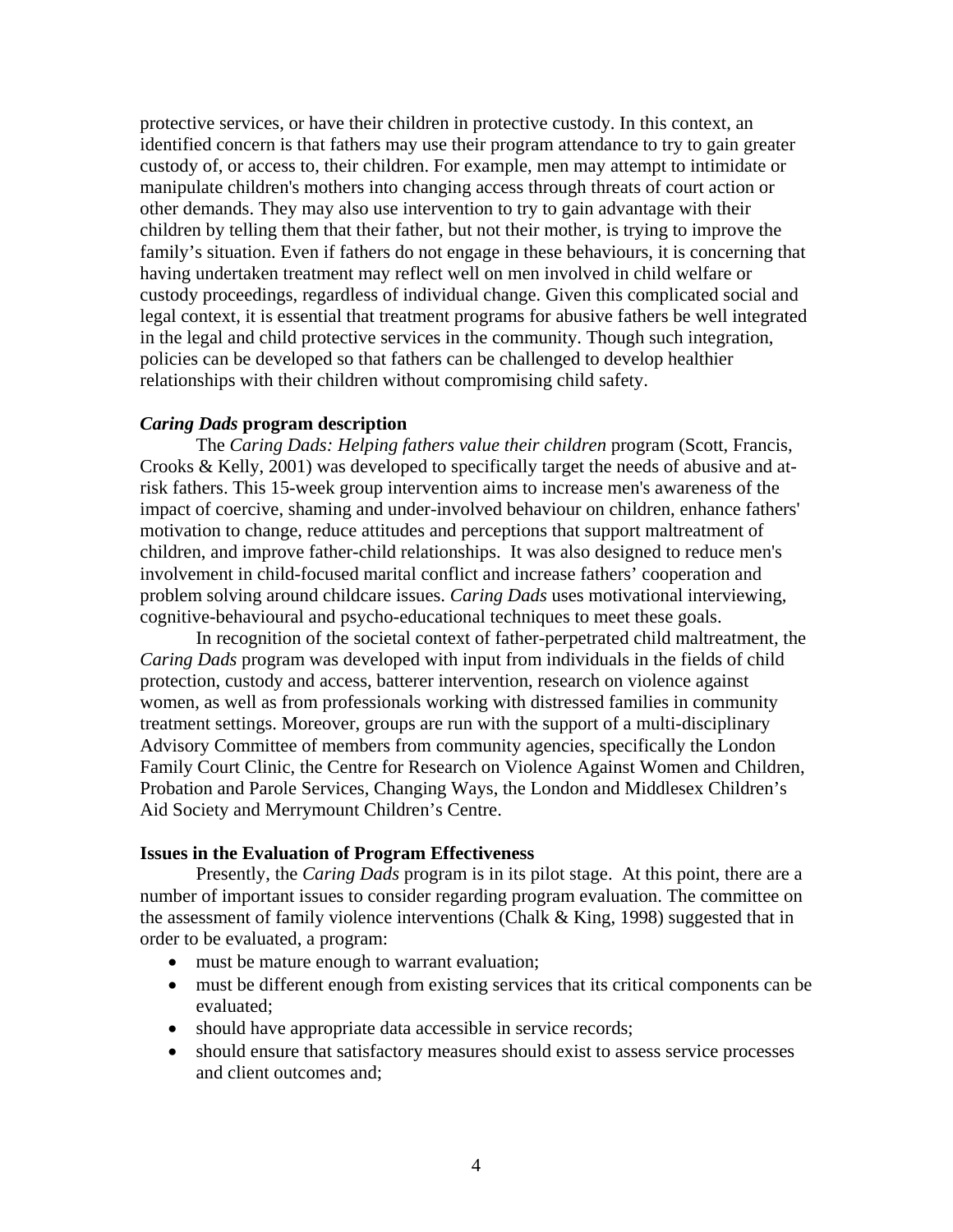• should ensure that adequate time and resources are available to conduct a quality assessment.

Clearly, at this point in its development, the *Caring Dads* program is not sufficiently mature for evaluation of program effectiveness. However, consideration of client and therapist satisfaction with group, and the identification of satisfactory measures to assess key client outcomes are important precursors. With this in mind, the current study examined the utility of three of the most commonly used assessment measures in programs addressing child abuse and neglect: the Child Abuse Potential Inventory, the Parenting Stress Index and the Adolescent-Adult Parenting Inventory.

The Child Abuse Potential Inventory was designed to assess parents' potential to engage in physical child abuse. This 160-item self-report scale yields an overall "abuse potential" score along with scores in a number of domains of parent functioning. In addition, the CAPI includes validity indices to screen for potential response biases. Although Milner has conducted a number of studies supporting the validity of the CAPI (e.g. Milner et al, 1984), others have raised questions about its sensitivity and specificity. For example, Haapansalo and Aaltonen (1999) examined the CAPI scores of mothers referred to, and not referred to, child protective services (CPS). They found that CPSreferred mothers scored higher on most of the CAPI scales; however, the cut-off for abuse potential was reached for only 32% of the CPS referred mothers, a proportion that did not differ significantly from the non-referred mothers. In addition, Gondolf (1997) examined CAPI scores of men ordered to attend counseling for domestic violence, a population in which high levels of physical child abuse are expected. Only one quarter of the men in this sample scored above cut-off for abuse potential and as many as 34% of the pre-program tests could be considered invalid.

The Parenting Stress Index (PSI-SF) in a self-report measure of stress in the parent-child system. The long version of this scale contains 101-items, the short-form 36-items (PSI-SF). On the short-form, items assess stress in three domains; parent distress, dysfunction in parent-child interaction, and stress associated with "difficult" child behaviour, and a total stress score is computed by summing across items. Scores are not specific to child abuse or neglect, but instead tap stress across a number of parenting domains. Although not designed specifically to predict child abuse, studies have shown relatively high correlations between parenting stress and child maltreatment (e.g. Haskett et al., 2003; Holden & Banez, 1996). Moreover, the predictive validity of the PSI-SF seems fairly good. Lacharite and colleagues (1999) found that 73.5% of a sample of 163 mothers could be correctly classified in logistic regression analysis as maltreating or non-maltreating on the basis of their total PSI-SF score.

Finally, the Adolescent-Adult Parenting Inventory (AAPI-II) is a 32-item selfreport questionnaire assessing five domains of parenting attitudes: inappropriate expectations, empathetic awareness of child needs, support for child power and independence, belief in the use of corporal punishment and role reversal. The authors recommend that the AAPI-II be used to assess risk for abusive or neglectful parenting practices or to monitor change in risk status over time. The validity studies reported in the AAPI-II manual, however, do not support this use. No predictive validity is reported and only moderate differences are noted in the mean scores of abusive and non-abusive parents. More informative research is provided by the LONGSCAN study of measures of risk constructs. This study found that attitudes of 217 parents involved with child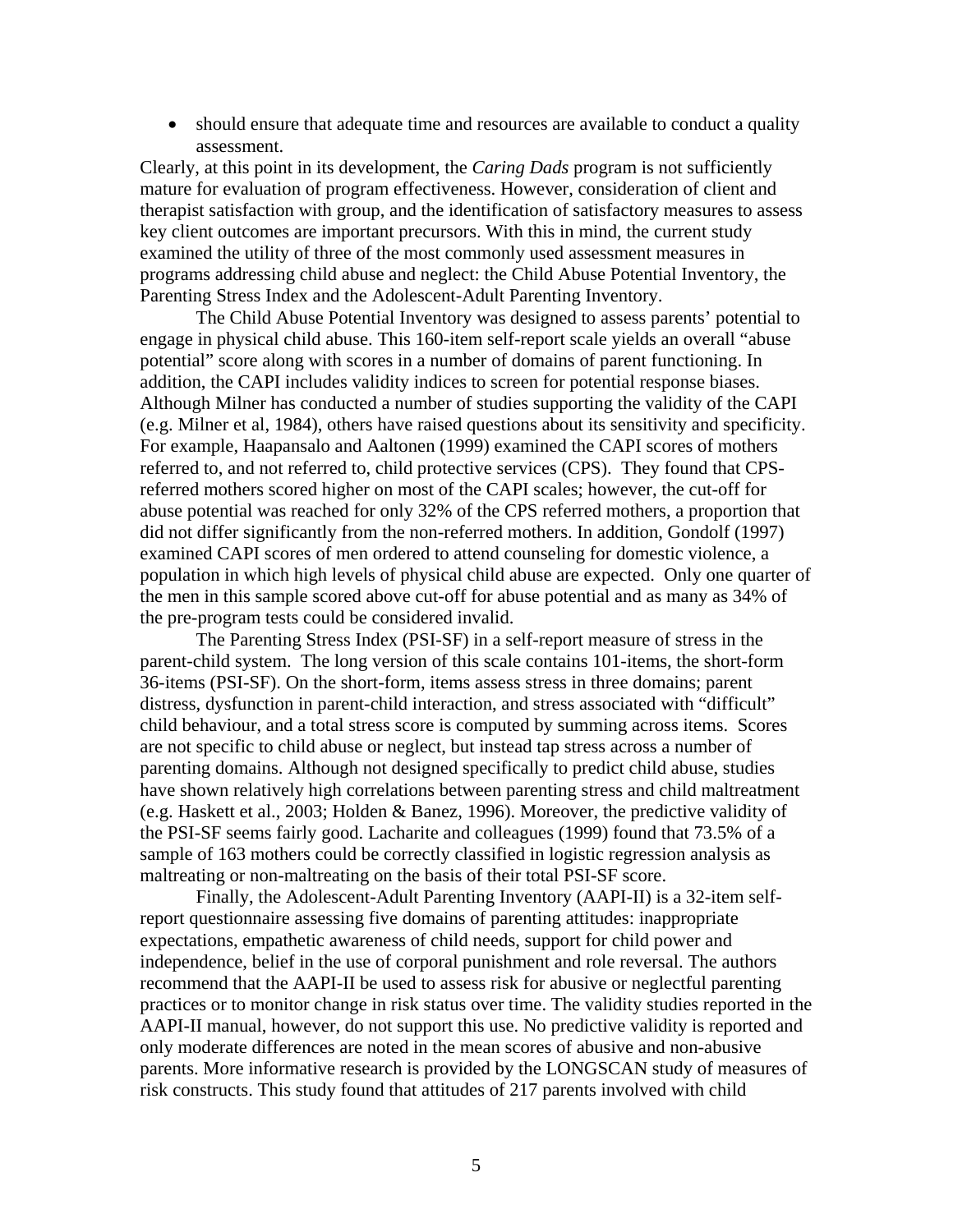protective services on the role reversal subscale of the AAPI-II were significantly associated with social workers judgements of parents' skills and knowledge. However, other AAPI-II subscales were not related to social worker judgement on any child abuse risk domain (English & Graham, 2000).

In summary, there are a number of existing measures with potential to tap into important attitudinal and behavioral dimensions of child abuse and neglect. However, past research has raised some questions about the validity of these self-report measures and few studies have examined their utility with abusive and neglectful fathers.

## **Current study**

In the current report, a description of the first two *Caring Dads* pilot groups is provided. Information is presented on the characteristics of clients and on their attitudes and behavior before and after intervention. Focus is placed on evaluating the appropriateness of measures and on identifying challenges in serving this population. In particular, self-reported attitudes and risk are contrasted with information from referral sources on men's official status in justice and child protection services and with judgements made by trained clinicians on the severity of fathers' abusive and neglectful and healthy parenting behaviours and attitudes. Overall effectiveness of the *Caring Dads* program was not addressed.

#### **Method**

#### *Caring Dads* **Groups and Research Participants**

The current report is based on our experience running two pilot *Caring Dads* groups. The first group started in October 2002 and was co-facilitated by a team from Changing Ways and the Children's Aid Society of London and Middlesex, in partnership with Merrymount Children's Centre.

There were a number of challenges with this group from the onset. Of the nine participants that attended the intake session, over half had been attending an unstructured fathering support group. These clients were suspicious of the change in group composition, content and structure. In addition, clients expressed numerous concerns about having a co-facilitator from CAS. As a result of these difficulties, the group failed to cohere and after four or five weeks of variable attendance, the group was closed. Eight of these participants agreed to participate in research. Because the group did not finish, information is available for these men only at time 1 (i.e. before intervention).

A second group started in November of 2002, with co-facilitators from Changing Ways and the Centre for Research on Violence Against Women and Children. This group began with a referral base of approximately 17 clients. Of these 17, 12 attended an intake session. Fewer men attended the first few groups, and by week 4, the group contained nine men. Research information is available for eight of these nine men at time 1. Seven men completed group, and post-group research information is available from six of these men.

In summary, the current research included intake assessments for 17 men, and post-intervention assessments for six men.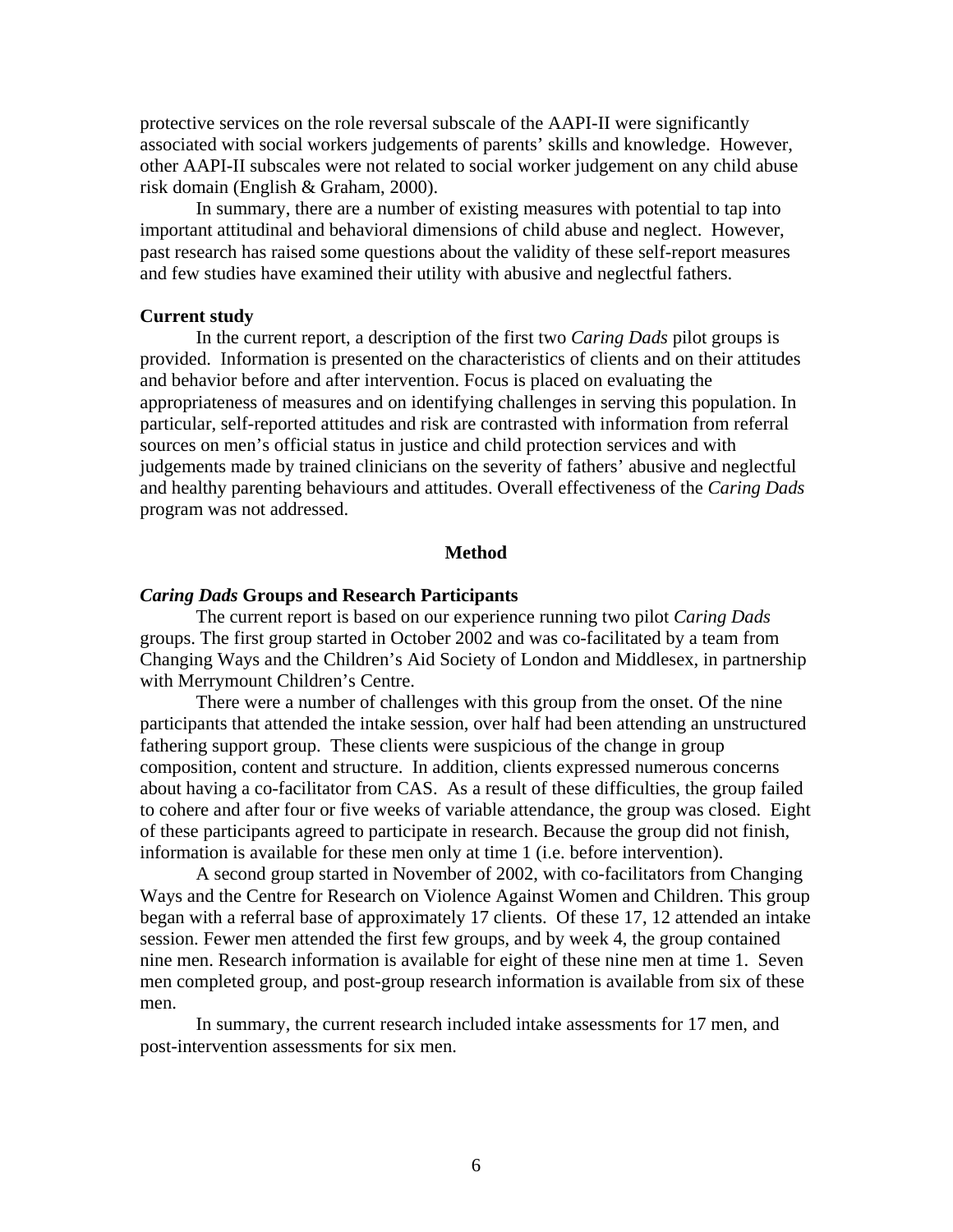#### **Procedures and Measures**

All men referred to the *Caring Dads* program were invited to provide both qualitative and quantitative feedback on their experience in the program. Information was collected during men's intake into the program and, for those men who completed treatment, at program termination. The following quantitative measures were used in assessment.

*Child Abuse Potential Inventory (CAPI Form VI; Milner, 1989).* The CAPI is a 160-item self-report questionnaire designed to assess parental risk for engaging in child abuse. Respondents answer "agree" or "disagree" to each item. To detect response distortions, the CAP Inventory contains three validity scales; a lie scale, a random response scale and an inconsistency scale. This measure is frequently used in clinical settings and research to assess a parent's risk of abusing his or her child.

*Parenting Stress Inventory- Short Form (PSI-SF; Abidin, 1995).* The PSI-SF is a 36-item clinical assessment instrument tapping three domains of stress parent-child relationship: parental distress, difficult child behaviour, and dysfunction in the parentchild relationship. Internal reliability and concurrent validity of the PSI-SF have been well established (Abidin, 1995).

*Adult-Adolescent Parenting Inventory - II (AAPI-II; Bavolek & Keene, 1999).*  The AAPI-II is a 40-item clinical assessment measure tapping five attitudes domains. Standardized scores for each domain can be compared to endorsements of a normative population. The test developers report that the AAPI-II is reliable and valid, with good construct and criterion validity (Bavolek & Keene, 1999).

 *Interview-based assessment of risk for maltreatment.* A semi-structured interview was designed for the purposes of the current study. This interview assesses the quality of the relationship between men and their partners, presence of a crisis prone family, lack of parent-child connection, child parentification, men's conditioned response to children's behaviour, men's believe that child's behaviour is harmful or threatening and presence of a coercive cycle. Most of these question have been taken from an interview developed to assess risk for child abuse and neglect in a hospital setting (Scott & Coolbear, 2001). Interviewers record responses verbatim and a rating is made for each construct according to a 5-point standardized scale with one end anchored as a healthy father-child relationship with no indication of risk and the other anchored at high levels of risk in a particular domain. As this interview was developed for the purpose of the current study, no information is yet available on its reliability and validity.

#### **Results**

#### **Characteristics of men referred to the program**

In total, 17 men participated in the pilot study of the Caring Dads program. On average, the men were 40 years of age (range  $= 27-63$  years, SD  $= 10.2$ ). The men reported living in a variety of different living situations, with approximately half either married (20%) or living with a partner (27%), and half separated, divorced or single. Various levels of education were also reflected within the group. Approximately 47% of the men had not completed high school, 27% received a high school diploma, and 27% went on to pursue further education. Upon intake to the Caring Dads program, 53.3% of the men were employed. On average, men reported having 3.6 children (range  $= 1-7$ , SD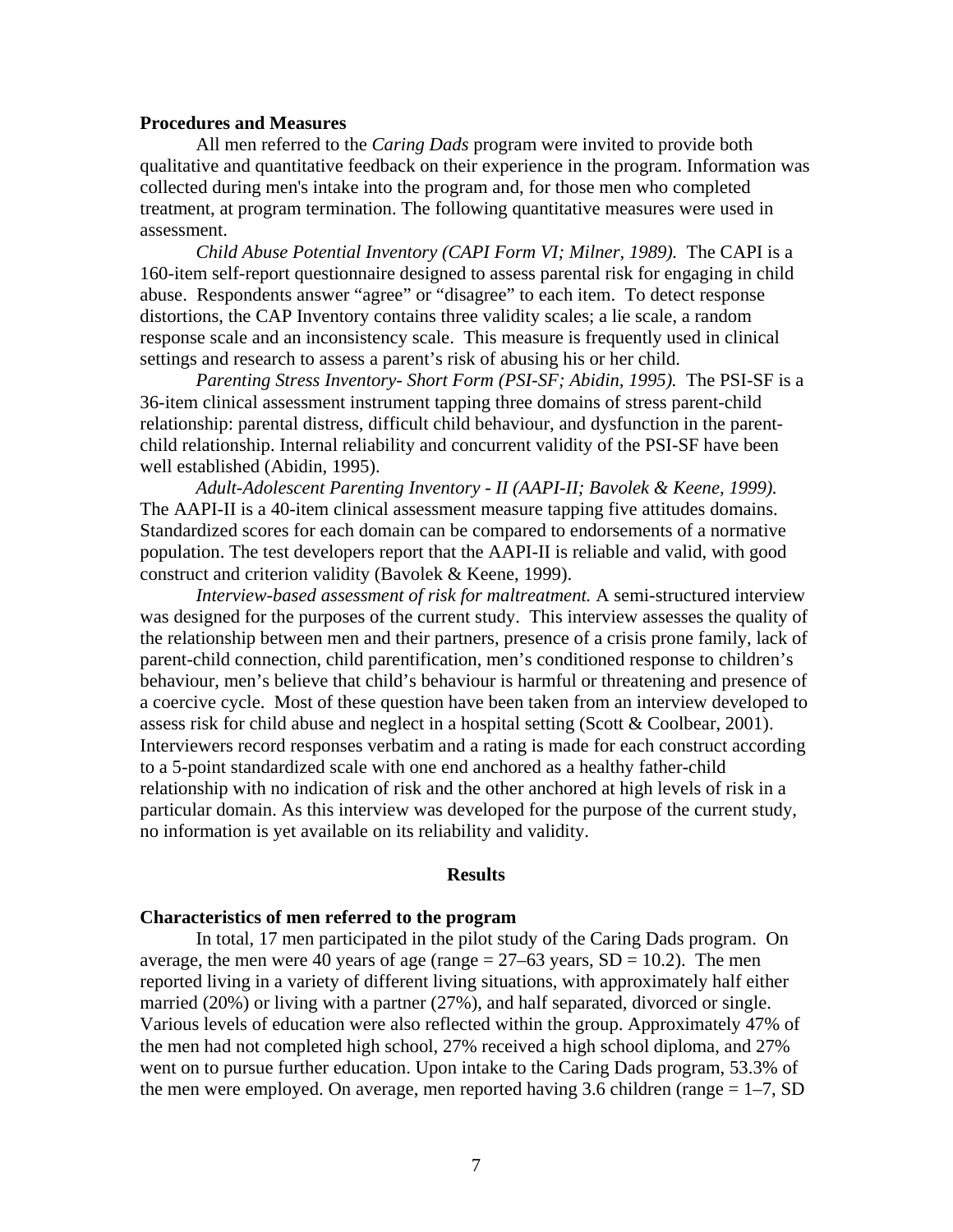$= 1.92$ ) in total, with an average of 3.1 being biological children (range  $1 - 7$ , SD = 1.77). Men were referred by probation officers (36%), child protective services (14%) or other agencies such as batterer intervention or child mental health agencies.

## **Characteristics of men on self-report questionnaires**

Clinical and non-clinical elevations in men's scores are shown in Figure 1 and described below.



 *CAPI-II.* Information on the CAPI is available from 12 of 17 men who completed intake assessments. One man met criteria for "faking good", or attempting to create an overly positive impression. Four additional men showed elevations on both the "lie" scale and on the measure of inconsistent responding and two men showed elevations only the measure of response inconsistency. Only five men submitted reports that were entirely non-problematic in terms of validity.

On the overall measure of abuse potential, which was of most interest to the current work, only two (17%) fathers scored above clinical cut-offs, one (8%) scored in the borderline range, and all others (75%) scored clearly in the normative range.

Clinical level endorsements were more frequently noted on subscales of the CAPI. Specifically, two thirds of men scored in the clinical range on the unhappiness scale, which includes items such as "I am a happy person". Three quarters scored in the clinical range on at least one of the following scales: problems with child, problems with family and problems with others. These subscales all assess men's perceptions of difficulties with others, and are perhaps an indication of the extent to which they externalize blame for difficulties. Elevations in rigidity and distress were shown less often, with 17% of men endorsing clinical level elevations in each of these domains.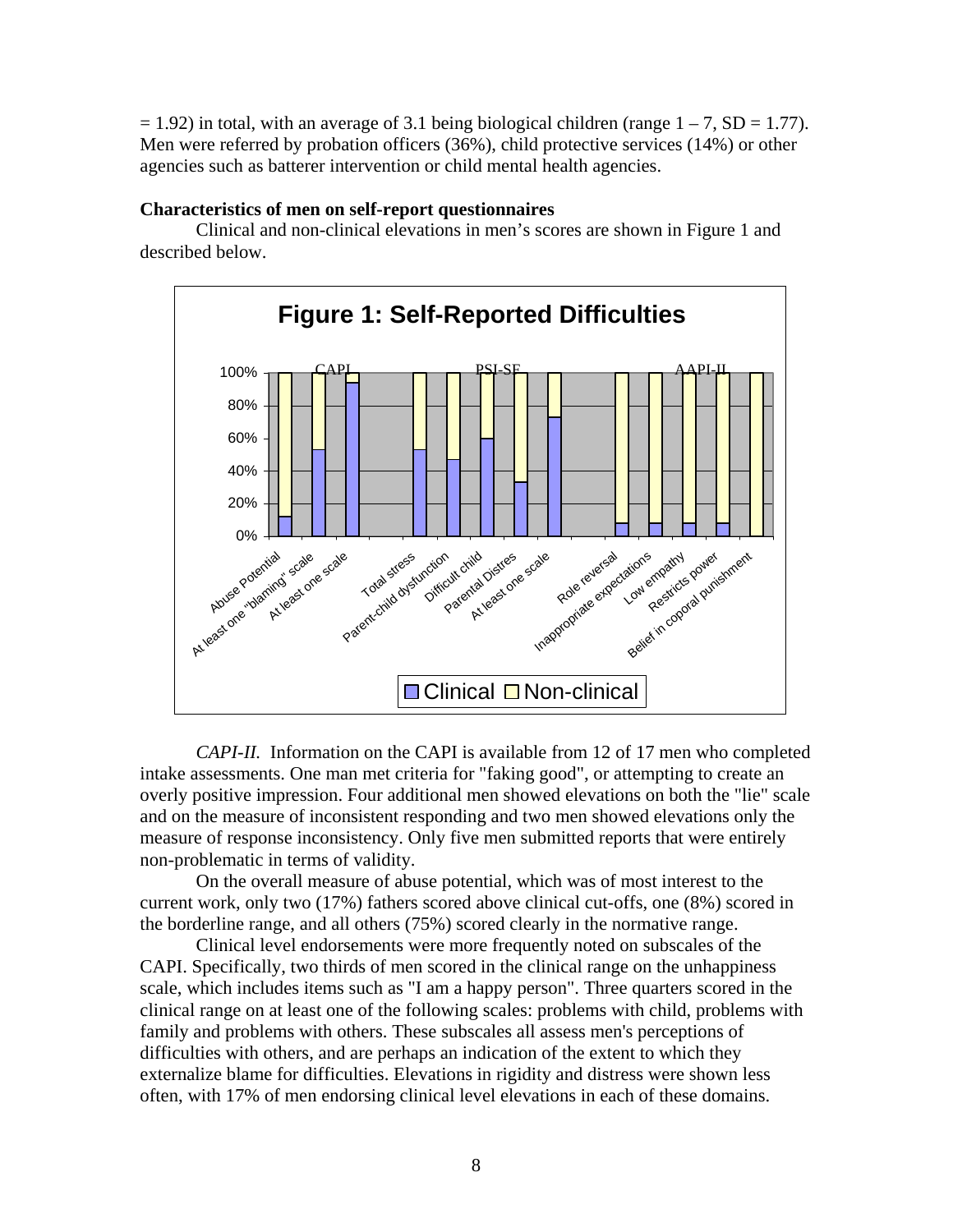Overall, all but one of the 12 men who completed the CAPI reported clinically significant elevations on at least one subscale.

*PSI-SF.* Men also completed the PSI-SF, a more general index of parenting stress. Examination of validity indices for the 15 men with complete information on this measure suggested that three men were reporting in an unrealistically positive light. Somewhat surprisingly, two of these three men showed clinical elevations across PSI-SF scales despite this response bias.

Overall, reports of only 27% of men placed them entirely in the normative range for parenting stress (with the reports of one of those men being of questionable validity). On the overall index of parenting stress, endorsements of 53% of men placed them in the clinical range. This overall score is derived from three subscales: parent distress, parentchild dysfunction and difficult child. Of these subscales, items on the parent-child dysfunction scale seem potentially most relevant to the aims of *Caring Dads*. Items on this scale tap the extent to which a parent attributes blame for problems or stress to the child. For example, the first item on this scale reads: "My child rarely does things for me that make me feel good". Forty-seven percent of men reported clinical level elevations on this subscale. Sixty percent reported that their child was considerably more difficult than they would have expected and one third reported clinical levels of distress in their adjustment to the parenting role.

*AAPI-II.* Finally, men were asked to complete the AAPI-II. At a theoretical level, it might be argued that the AAPI-II is the measure best suited to the evaluation of the *Caring Dads* program. The AAPI-II aims to assess the attitudes that underlie risk for child abuse and neglect. Despite its promise, the AAPI-II proved to be a relatively nondiscriminating measure. Of the 13 men for whom information was available on this scale, only 3 scored in the clinical range on any of the five indices of problematic attitudes.

#### **Interview ratings**

Six dimensions of risk were assessed in interviews with children's fathers – men's knowledge of, and connection to, their child; parentification of children; extent to which fathers feel threatened by child misbehavior; fathers' anger regulation in response to child misbehavior; the presence of increasingly negative parenting strategies; and whether the relationship between children's fathers and mothers is conflictual and/or physically violent. Results for each domain are show in Figure 2 and discussed in turn.

Ratings of father's connection to their children tap the extent to which fathers show adequate knowledge of and connection with their child or children. Of concern are cases where fathers seem to have little knowledge of their child's interests, hopes and/or activities and where the connection between the father and child appears tenuous. Of the 15 men for whom this rating was available, six (40%) were rated as having clearly insufficient connections with their children. For an additional four (27%) men, interviewers reported some concern about men's connection.

Fathers were also rated on the extent to which they relied on their children for inappropriate levels of emotional support and comfort or for the completion of adult duties. From their responses to interview questions, one third were rated as relying inappropriately on their children for emotional or physical support, and an additional 47% were rated at-risk.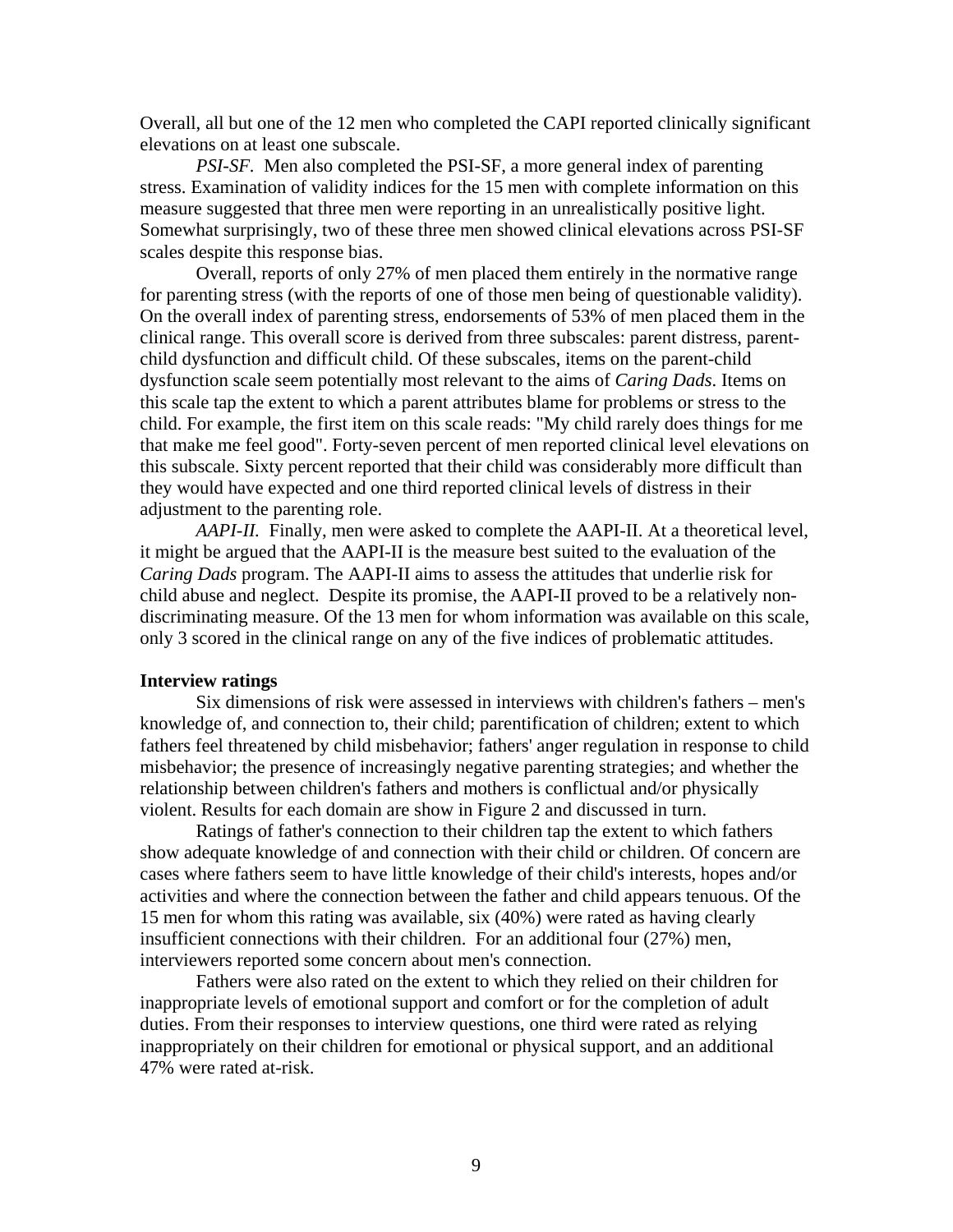

Interviewers also made ratings on three dimensions theoretically and empirically related to risk for physical abuse. Of the 13 men for whom information was available on men's perception of threat from child misbehavior, two (15%) were rated as showing clearly evident levels of threat with an additional 46% were rated at a concerning level. Of greater concern, ratings for one third suggested that men were using controlling emotional or physical means to gain child compliance, with some level of risk shown for an additional 13% of men. Finally, 43% of men were rated as showing problematic levels of anger arousal to child misbehavior, with an additional 50% judged as showing some risk for this behaviour.

Finally, men were rated on the quality of their relationship with children's mothers. Of concern were relationships that were openly conflictual and/or violent. Of the 14 men with information on this dimension, nine (64%) reported involvement in a violent relationship with children's mothers and an additional 28% had highly conflictual, but non-physically violent relations. Only one (7%) man was rated as being in a relatively healthy, non-conflictual relationship with children's mothers.

Overall, interviewers tended to agree with referral agents that fathers at *Caring Dads* were showing a number of concerning behaviours that are harmful to children, and when taken to more intense levels, either constitute, or are likely to lead to, abuse or neglect. When considered together, interviews had "clinical" level concerns on at least one domain of fathering for all but two of the clients referred to *Caring Dads.* For those two clients, lower levels of risk were endorsed across a number of domains. On average, men were rated as problematic on 1.9 dimensions of fathering, and either problematic or at risk on 3.7 of the six domains.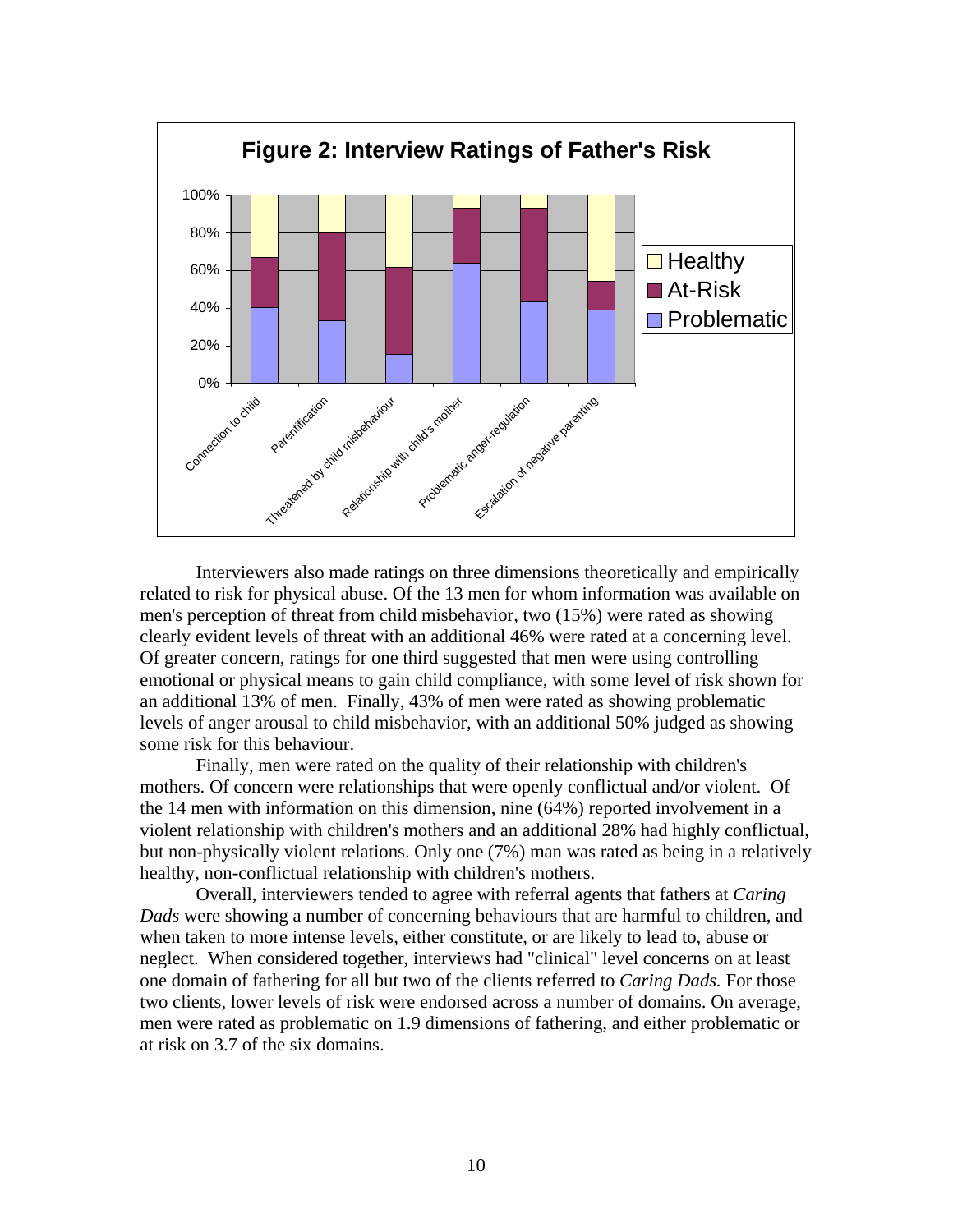#### **Examination of potential change over time**

A second purpose of this study was to examine whether existing measures provided a good index of men's change over time. Information was available for men at program intake and termination for only six men.

*Men's impressions of group.* When asked their impression of group, all men reported that they enjoyed attending group. In particular, men talked of the value they placed in being listened to and in having a chance to talk about parenting issues with other men. Men also acknowledged that their attitude changed over treatment. In the words of one client:

"I think that, like most people, at the start, I thought that this was not going to be that helpful, but in the end, it really was".

Men were also asked to report about the most valuable thing they learned during group. In response to this question, men talked of both their general approach to children, and to specific strategies they learned. In terms of general approach, men talked of the need to:

"think things through before you act and try to be aware of all of the possible outcomes of certain situations" and "remember that kids will disappoint you and they don't mean to do it on purpose, so you need to be prepared".

Along similar lines, men spoke of developing more patience with their children and of learning to make different choices about their parenting. For some men, learning about developmental variations was important to changing their way of interacting with their children. Another spoke of the value of being challenged by the group to consider the impact of their actions on their children.

Men seemed to be applying some of these lessons to their relationship with their children. They were asked to speculate on areas of their parenting that they could improve following the completion of *Caring Dads.* In response to this question, most men talked of changes that they were already making. These themes were evident. First, men talked of the need to plan for child behavior rather than apply rules once difficulties occurred. Second, men reported having greater awareness of, and appreciation for, their children's developmental stages and whether their expectations were age appropriate. Finally, men spoke of the need to be on guard for their over-reactions to their children's behaviour, and to better manage their anger.

*Change on self-report assessments.* At program termination, there was some change in men's level and patterns of endorsement on the CAPI. Of the six men who completed group, the two who scored at the clinical level on one or two subscales at intake score entirely in the normative range at program termination, two continued to score in the clinical range over treatment with little change in level or pattern of clinical elevations. The final two clients maintained non-clinical reports over treatment.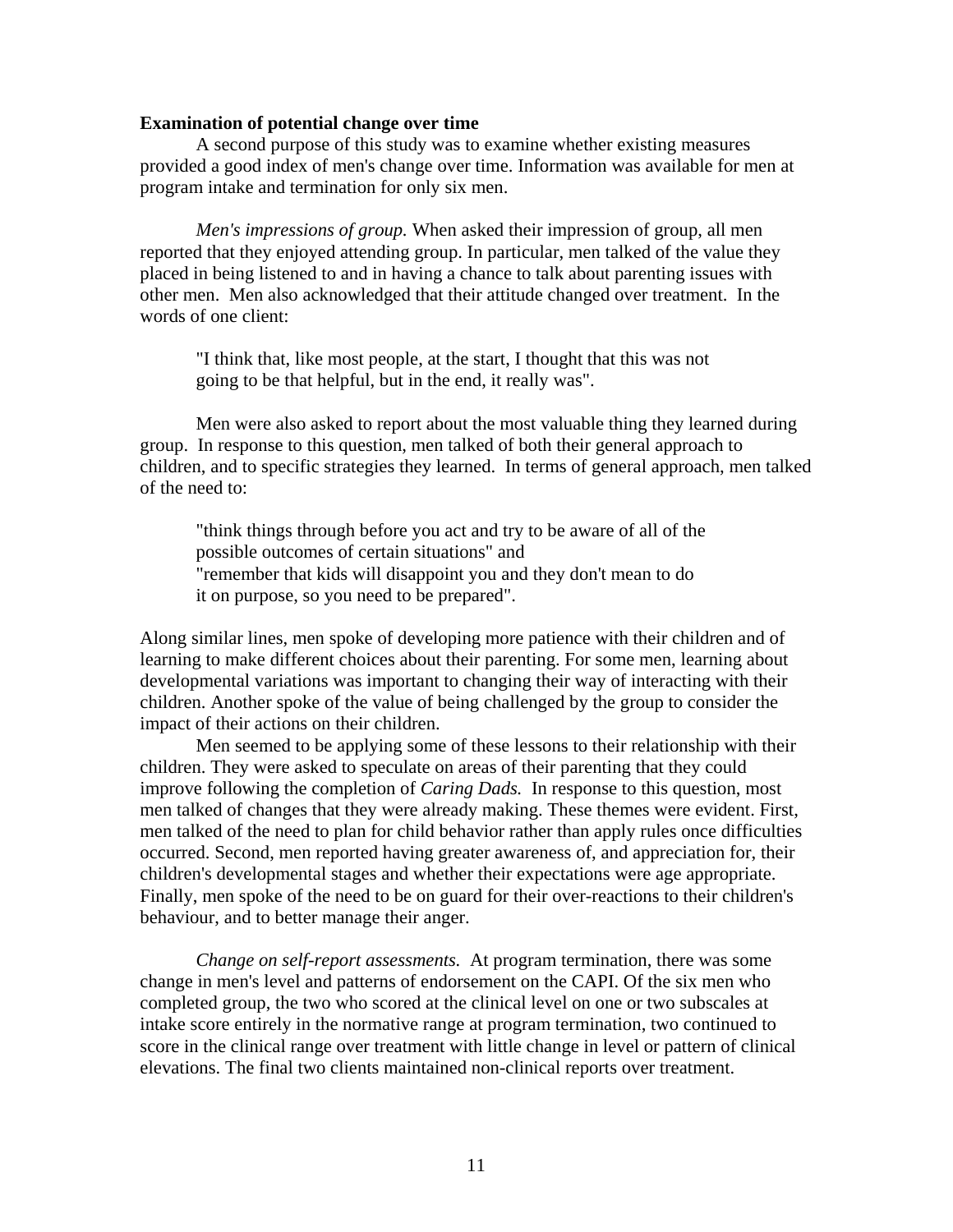Information on the Parenting Stress Inventory was available from five of six men. Of these five men, two showed clinical level elevations on total stress, and another two showed borderline elevations in this area. These four fathers also reported clinical elevations in at least one, and often two, of the PSI-SF component subscales of parent distress, parent-child dysfunction or difficult child. At the end of treatment, one man made significant improvement, from showing elevations on a number of scales to showing no clinical elevations. Three men made moderate improvement, showing improvement to the normative range on some subscales, but clinical level elevations remaining in others. One man showed apparent increases in dysfunction.

The AAPI-II was a non-discriminating measure at program intake and termination. Of the five clients with complete information on the AAPI-II at program intake, only one showed slight elevations on one scale of this measure – all other fathers scored entirely in the non-clinical range. A similar pattern of scores occurred at program termination, where none of the clients scored in the clinical range. These scores are clearly at odds with men's reports on the CAPI and PSI-SF and with interview ratings of father's abuse potential.

In summary, on established self-report measures, *Caring Dads* seemed to lead to some limited improvements in men's relationships with their children. However, scales seemed to differ in their sensitivity to differences over time, with greater potential change sensitivity shown by the PSI-SF than the CAPI and AAPI-II.

*Interview analysis of change.* All clients began group with indications of risk in their interview, with the nature of these difficulties varying considerably by client. Two fathers had inadequate emotional connection to their children, three tended towards using their children for emotional support, four reported concerning levels of anger dysregulation and a number were rated as having conflictual and abusive relationships with their spouses. On average, men were rated as problematic in 1.7 domains (out of a possible 6), and as problematic or at-risk in 3 of six domains at intake.

By the end of the group, interviewers tended to rate men at lower levels of risk than at the beginning of group. Specifically, men were rated as problematic on an average of 1 domain and as at-risk or problematic in 2.4 domains. As suggested by these numbers, interview-rated changes were not dramatic. A typical change, for example, was from a rating of "somewhat concerning" to "a bit concerning". None of the men for whom termination reports were available were rated as "healthy" across all domains of risk in the parent-child relationship. In total, interviewer ratings seemed sensitive to detecting possible change in men over group.

#### **Discussion and Implications**

The purpose of the current study was to examine the implementation of the *Caring Dads* pilot intervention program for abusive and at-risk fathers. Focus was placed on evaluating the appropriateness of measures and of identifying challenges in serving this population, with the intention of using results to guide future work in this area. A number of conclusions can be drawn from this work.

First, it is evident from this pilot work that dropout is going to be a significant challenge in working with this population. In one of the pilot groups, for example, we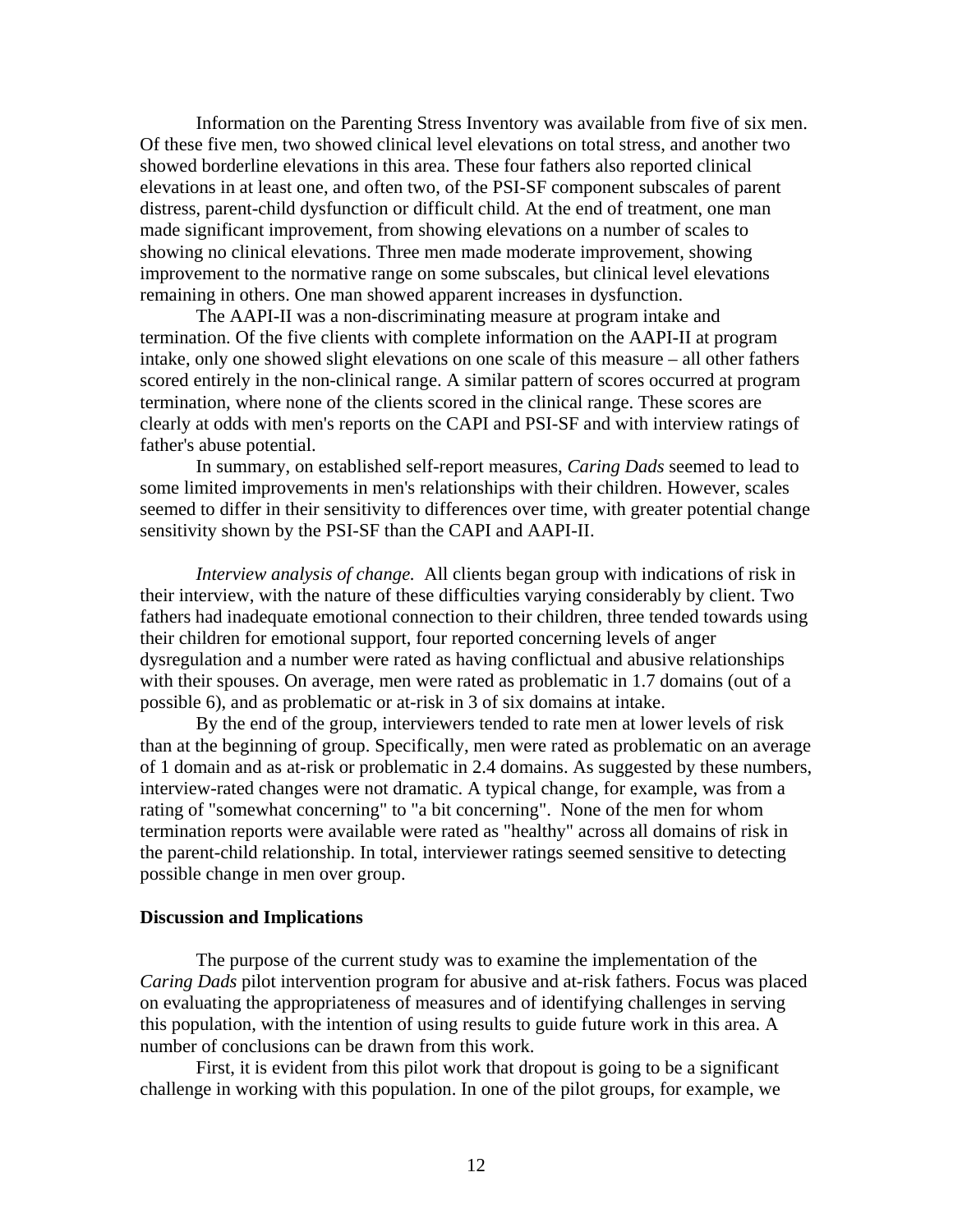began with 17 referred men. Of these 17, only 12 attended any intervention sessions and 7 finished. Given that these fathers are typically coerced into treatment and are not voluntarily seeking services, this finding is not surprising. However, it does raise a number of implications for community collaboration and for program policy. First, attrition may be reduced by ensuring that programs serving abusive and at-risk fathers are well integrated in the larger intervention system. This integration allows for cross-agency collaboration and leverage for strongly encouraging men to attend and complete group. Consideration should be given to clarifying with referral agents prior to the start of group their level of commitment to maintain pressure to keep fathers in intervention. In addition, program policies should be developed to help reduce attrition. One possibility is to solidify men's commitment to the program by asking them to make a modest upfront payment for service. Another is to develop policies, and secure resources, so that men can be contacted whenever they miss a group session.

Second, results of the current study suggest caution in the use of established selfreport measures of abuse-supporting attitudes and abuse-potential. On the AAPI-II, which is a relatively transparent measure of abuse-supporting attitudes, almost none of the men endorsed problematic attitudes. Similarly, on the abuse potential scale of the CAPI, only two men in 17 scored in the clinical range. A greater number of men reported clinically significant levels of parenting stress – a construct that is related to, but not synonymous with, abuse potential. In considering these results, it is useful to remember that the current sample of men were referred to the *Caring Dads* program by individuals concerned about their abuse of their children. Given this identification, self-report measures were expected to show elevations in risk. The fact that they did not can be interpreted as evidence that men's self-reports of abuse-supporting attitudes and abuse potential are not good gauges of their risk of abuse. Other methods of assessment, such as a clinical interview or reports from external judges, are needed in this domain.

This being said, self-report measures appeared to be useful for assessing a number of constructs related to risk for abuse. A large number of men reported significant levels of unhappiness on the CAPI subscale. In addition, many indicated that they perceived their child, family or others as problematic, perhaps in reflection of problem externalization. Clearer information on this domain can be gathered from men's reports on the PSI-SF, where respondents indicate the extent to which they see their child as difficult (difficult child subscale) and attribute difficulties to particular problems with their child (e.g. child being easily upset; parent-child dysfunction scale). These measures also seemed to be relatively sensitive to change over time, with some men showing changes from pre to post-group assessment. These results suggest that self-report measures, in particular the PSI-SF, should be considered as a means to measure the extent to which men attribute difficulties in their relationship to their child, rather than to themselves.

A third conclusion to be drawn is that information derived from interview and self-report in not redundant. In part, this is because self-report measures are not available to tap some of the domains of risk measured in this study, such as the extent to which a father is using escalating levels of coercion to gain child compliance. Also, interviewers seemed better able to assess risk for key aspects of abusive behaviour. For example, despite entirely non-clinical scores on the role-reversal scale of the AAPI-II, a number of men were rated by interviewers as showing concerning reliance on their children from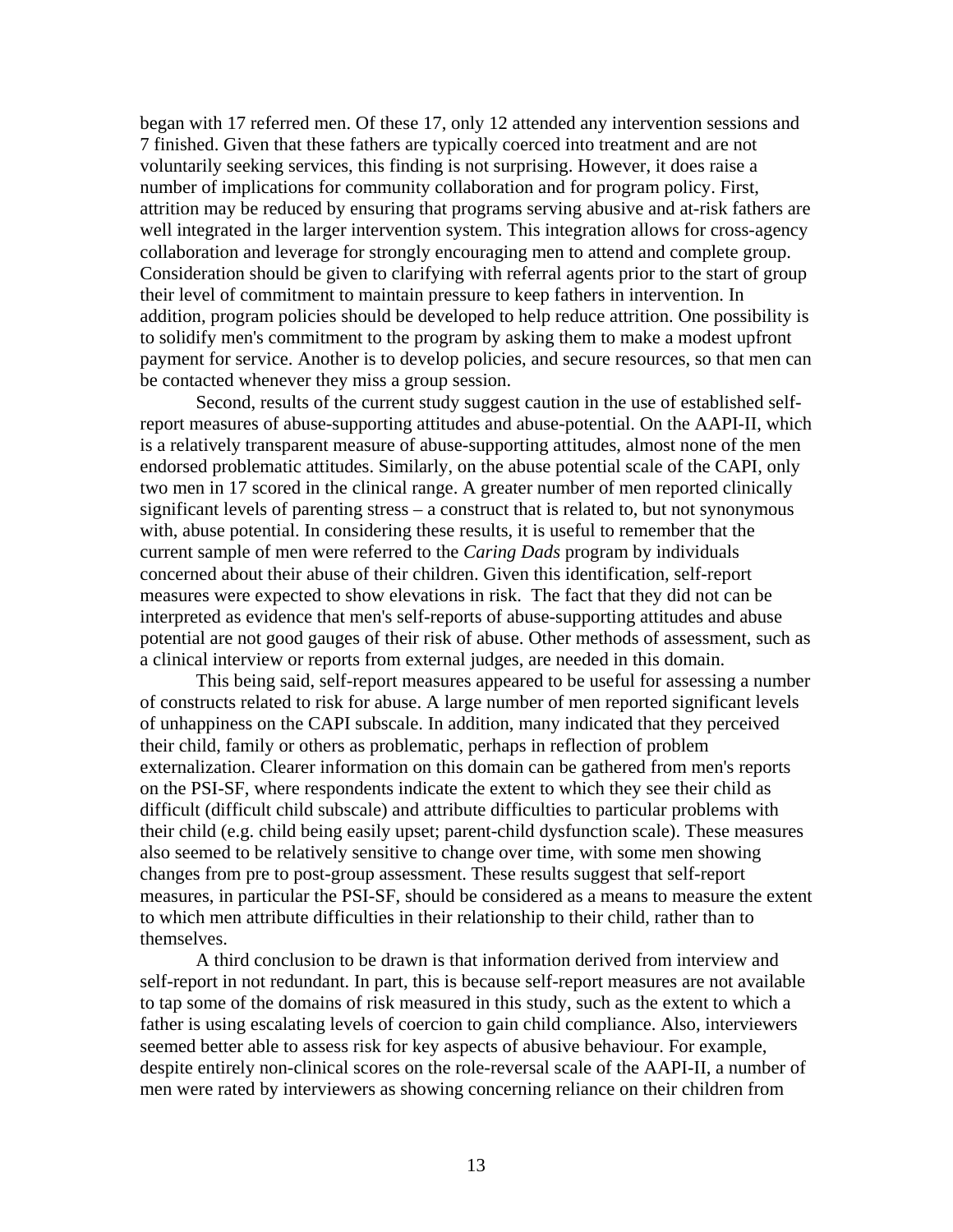emotional support and comfort. Thus, it is recommended that interview-based assessments of fathers' abuse potential continue to be employed.

Finally, the results of this study suggest some promise of the *Caring Dads* program as a whole. In qualitative report, fathers reported being satisfied with the program and as having gaining valuable perspective on their style of parenting. Moreover, men reported that they were continuing to make changes in the way they dealt with their children even after treatment.

These conclusions and suggestions must be considered in light of the numerous limitations of current work. This study involved only a small number of men enrolled in two pilot intervention groups. The interview assessment relied mostly on clinical judgment. Data is currently being collected on inter-rater reliability and on cross-time stability in ratings. Moreover, no conclusions can be drawn from this work about the overall efficacy of the *Caring Dads* program.

Despite these limitations, results from this pilot study are still useful for considering the intervention and assessment needs of abusive and at-risk fathers. By examining the progress of men through the first two *Caring Dads* groups, a number of recommendations could be made to future assessment and evaluation of this program. As the *Caring Dads* program expands, this work will form the foundation for decisions on assessment, evaluation and the development of program policy.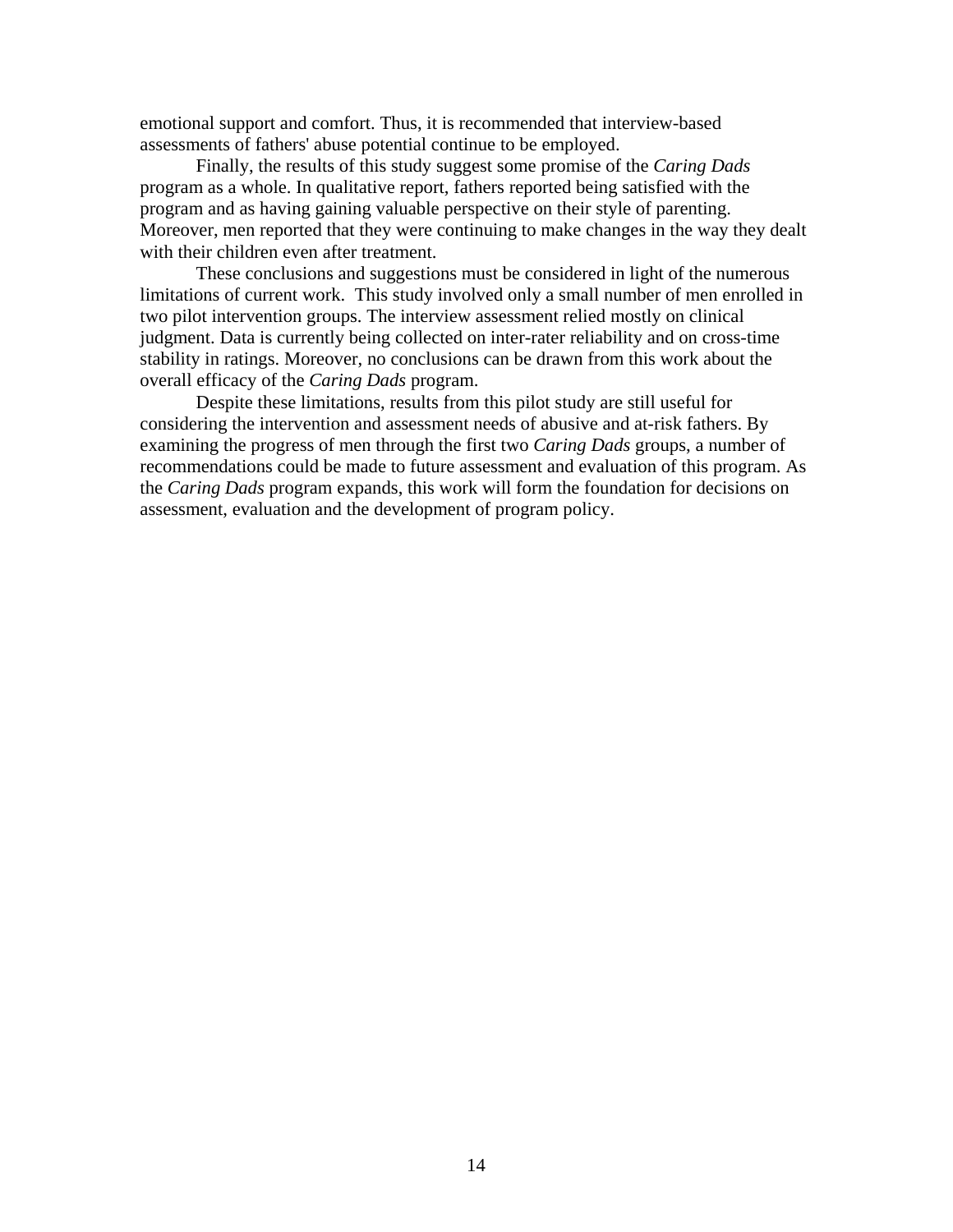#### References

Abidin, R. R. (1995). *Parenting Stress Index, Third Edition.* Lutz, FL: Psychological Assessment Resources, Inc.

Appel, A. E., & Holden, G. W. (1998). The co-occurrence of spouse and physical child abuse: A review and appraisal. *Journal of Family Psychology, 12,* 578-599.

Bancroft, L., & Silverman, J. G. (2002). *The Batterer as Parent: Addressing the* 

*impact of domestic violence on family dynamics.* Thousand Oaks CA: Sage Publications. Bavolek, S. J. & Keene, R.G. (1999). *Adult-Adolescent Parenting Inventory -* 

*Second Edition.* Park City, UT: Family Development Resources, Inc.

Chalk, R. & King, P.A. (Eds.) (1998). *Violence in Families Assessing Prevention and Treatment Programs.* Washington, D.C.: National Academy Press.

Edleson, J. L. (1999). The overlap between child maltreament and woman battering. *Violence Against Women, 5,* 134-154.

English, D. J. & Graham, J. C. (2000). An examination of relationships between children's protective services social worker assessment of risk and independent LONGSCAN measures of risk constructs. *Children & Youth Services Review, 22,* 897- 933.

Featherstone, B. (2001). Putting fathers on the child welfare agenda. *Child and Family Social Work, 6,* 179-186.

Francis, K., Scott, K. L., Crooks, C. & Kelly, T. (2002). *Caring Dads: Evaluation strategies and preliminary data.* Paper presentation at the Victimization of Children & Youth: An International Research Conference, Portsmouth, New Hampshire.

Gondolf, E. W. (1997). *An Experimental Evaluation of Child Abuse Prevention Courses for Court-Ordered Women Batterers.* A report for the Child Trust Fund of Pennsylvania, Pennsylvania Department of Welfare, Harrisburg, PA.

Haapasalo, J. & Aaltonen, T. (1999).Child abuse potential: How persistent? *Journal of Interpersonal Violence, 14,* 571-585.

Haskett, M. E., Scott, S. S., Grant, R., Caryn, S. & Robinson, C. (2003) Childrelated cognitions and affective functioning of physically abusive and comparison parents. *Child Abuse & Neglect, 27,* 663-686.

Holden, E. W. & Banez, G. A. (1996). Child abuse potential and parenting stress within maltreating families. *Journal of Family Violence, 11,* 1-12.

MacMillan, H. L., Fleming, J. E., Trocme, N., Boyle, M. H., Wong, R., Racine, Y. A. & Beardslee, W. R., & Offord, D. R. (1997). Prevalence of child physical and sexual abuse in the community: Results from the Ontario Health Supplement. *Journal of the American Medical Association, 278,* 131-135.

Martin, J. (1984). Neglected fathers: Limitations in diagnostic and treatment resources for violent men. *Child Abuse & Neglect, 8,* 387-392.

Mathews, D. Matter, L., & Montgomery, M. (1997). *Parenting Under Stress.*  Charlotte, NC: Kidsrights.

Milner, J. S. (1980). *The Child Abuse Potential Inventory, Second Edition.*  DeKalb, Il: Psytec Inc.

Phares, V. (1996). Conducting nonsexist research, prevention, and treatment with fathers and mothers. *Psychology of Women Quarterly, 20,* 55-77.